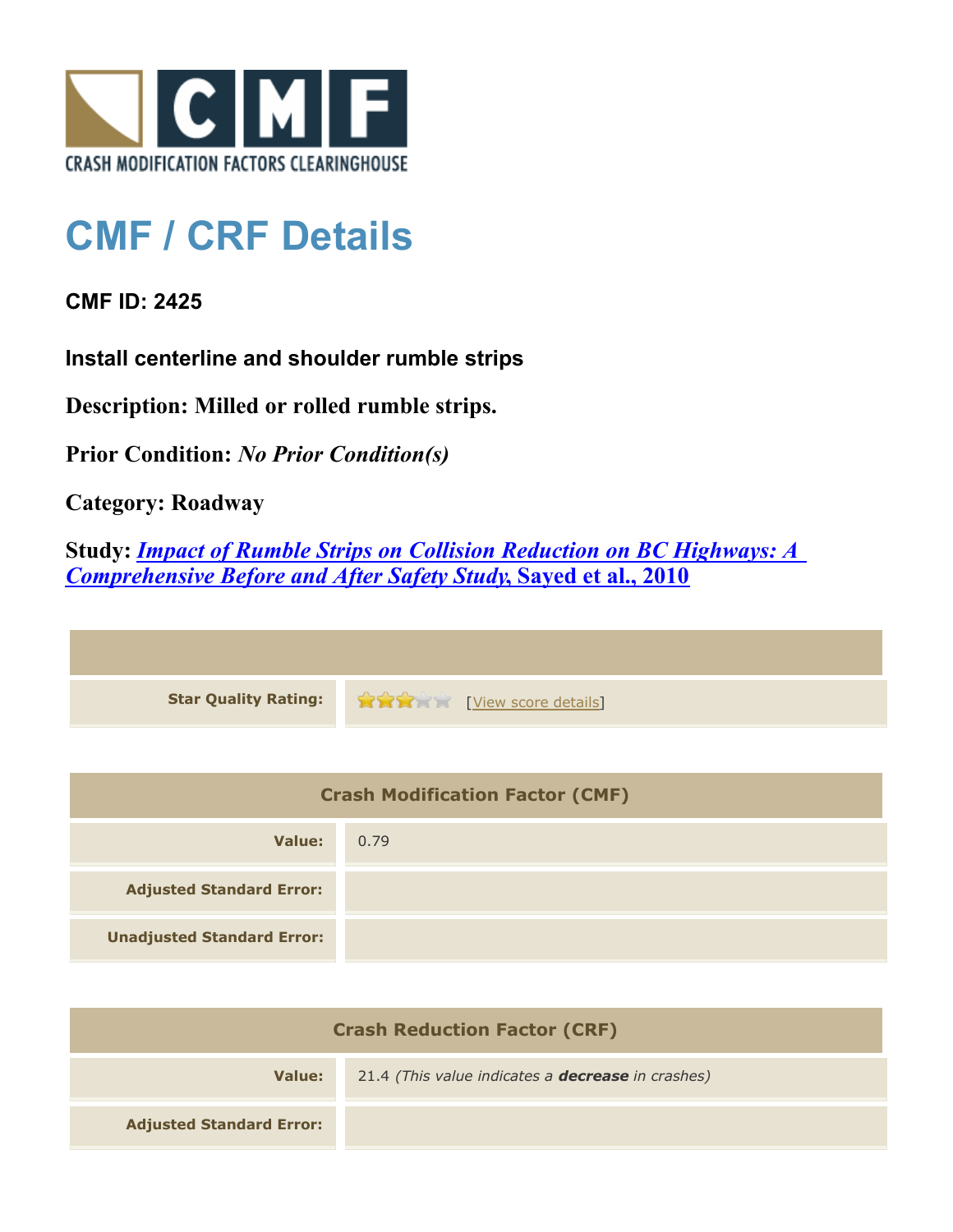| <b>Applicability</b>       |                                                                                  |
|----------------------------|----------------------------------------------------------------------------------|
| <b>Crash Type:</b>         | Cross median, Frontal and opposing direction sideswipe, Head on, Run off<br>road |
| <b>Crash Severity:</b>     | All                                                                              |
| <b>Roadway Types:</b>      | Principal Arterial Other                                                         |
| <b>Number of Lanes:</b>    | $\overline{2}$                                                                   |
| <b>Road Division Type:</b> | Undivided                                                                        |
| <b>Speed Limit:</b>        |                                                                                  |
| <b>Area Type:</b>          |                                                                                  |
| <b>Traffic Volume:</b>     |                                                                                  |
| <b>Time of Day:</b>        | All                                                                              |

## *If countermeasure is intersection-based*

| <b>Intersection Type:</b>         |  |
|-----------------------------------|--|
| <b>Intersection Geometry:</b>     |  |
| <b>Traffic Control:</b>           |  |
| <b>Major Road Traffic Volume:</b> |  |
| <b>Minor Road Traffic Volume:</b> |  |

| <b>Development Details</b>      |                         |
|---------------------------------|-------------------------|
| <b>Date Range of Data Used:</b> | 2000 to 2006            |
| <b>Municipality:</b>            | <b>British Columbia</b> |
| State:                          |                         |